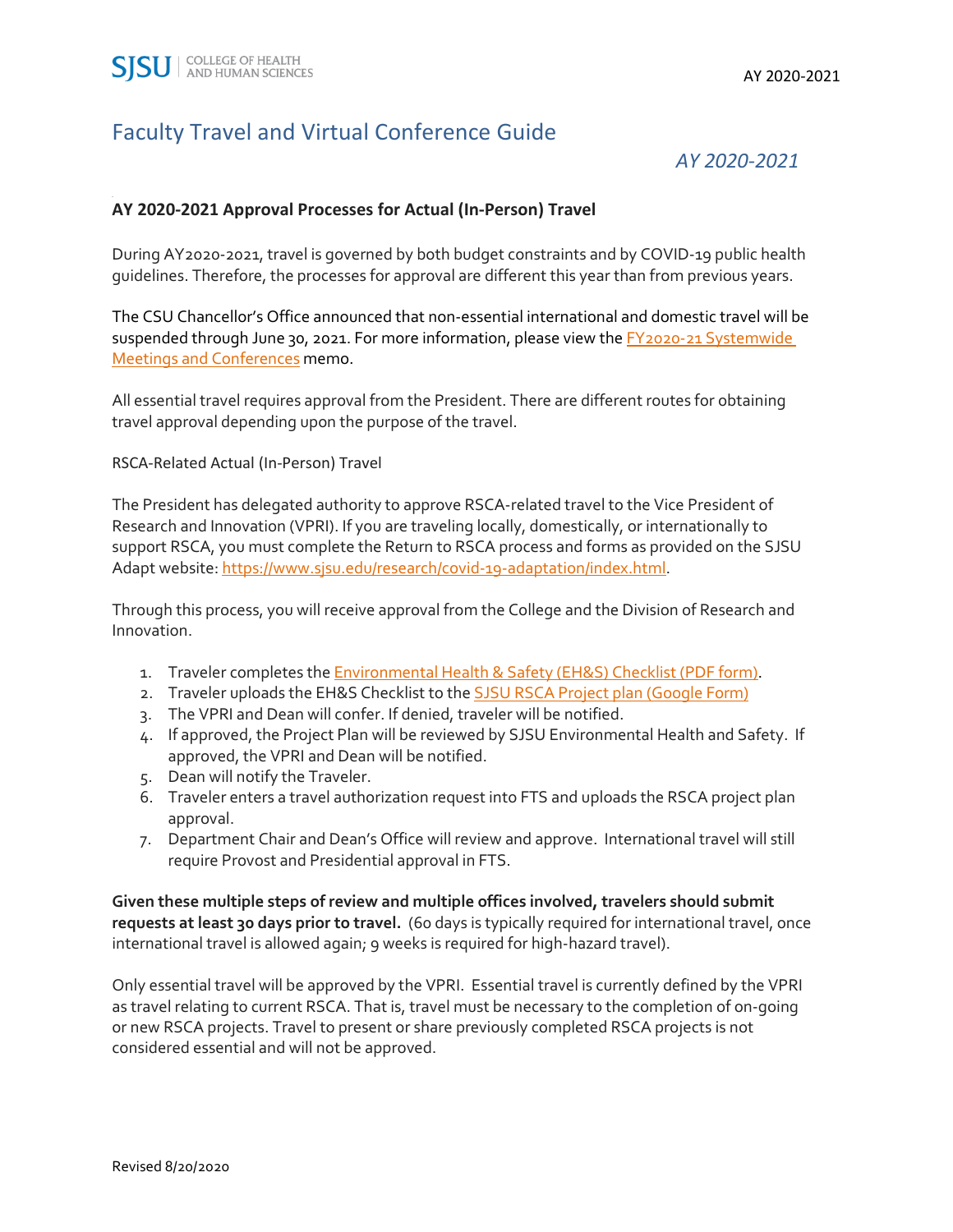#### Non-RSCA Actual (In-Person) Travel

If you are traveling for a work-related reason that is unrelated to RSCA, you should submit your travel as described on this website: [http://blogs.sjsu.edu/financeconnect/2020/08/14/adapted](http://blogs.sjsu.edu/financeconnect/2020/08/14/adapted-travel-process-for-presidential-approval/)[travel-process-for-presidential-approval/](http://blogs.sjsu.edu/financeconnect/2020/08/14/adapted-travel-process-for-presidential-approval/)

- 1. Traveler submits request through FTS
- 2. Once the traveler has received travel authorization from department chair and dean's office, the department admin/analyst should be notified.
- 3. The department admin/analyst should complete the **Academic Affairs Travel Form.**
- 4. The travel request will be forwarded to the Provost's Office who will forward the request to the President's Office.
- 5. The President's Office will notify the Provost's Office of approval/denial of the travel request.
- 6. The Provost's Office will notify the traveler of the approval/denial of the travel request.

Regardless of funding source or expectation of reimbursement, anyone who represents themselves as a student, faculty, or staff member of SJSU while traveling must complete a travel authorization. This is especially important if you are traveling during the academic year i.e. duty days.

#### **AY 2020-2021 Approval Processes for Virtual Conference Attendance**

In order to receive authorization and reimbursement for Virtual Conference attendance, you will need to submit a request via FTS. Instructions on how to submit that request are available here: https://docs.google.com/document/d/1S5GOVoIGrXLSifrOLW5RPml5TGXvwE9e7AAHwqhNfUo/e [dit](https://docs.google.com/document/d/1S5GOV0IGrXLSifrOLW5RPml5TGXvwE9e7AAHwqhNfUo/edit)

Please note the following:

- For "location" of the event, you should enter **your** location. If you are residing in a banned travel state, please contact the Dean's Office.
- Upload the Conference / Workshop Agenda/Schedule/Brochure, with dates and times.
- IF your funding source is from state general funds, such as start up funds, registration fees need to be paid on the department GoCard
	- o Even though the traveler would not be incurring any personal costs requiring reimbursement, the reimbursement form automatically created from the approved travel authorization should still be submitted by the traveler.
		- **•** On the reimbursement form, indicate the registration amount was "Paid by SJSU".
		- To ensure the university, as well as the division, is able to accurately capture conference-related costs, departments must use either of the following account codes for registration fees when reconciling the GoCard:
			- 606802 Professional Meeting Costs
			- 660009 Training & Professional Development
- If the expense is being funded through an auxiliary (Research Foundation or Tower Foundation), be sure to follow their travel policy and process.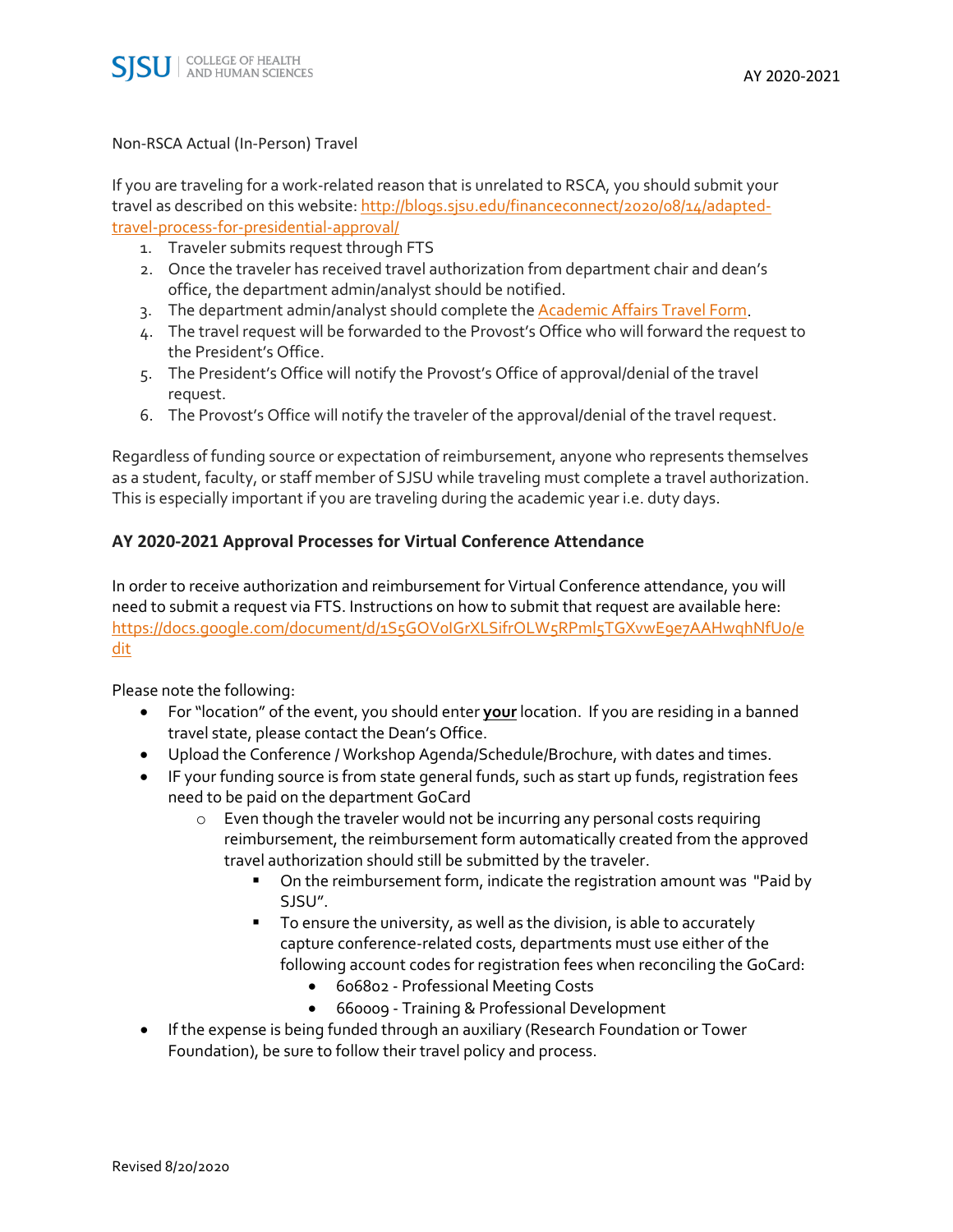The full SJSU travel guide (available here: [www.sjsu.edu/finance/docs/travel\\_guide.pdf\)](http://www.sjsu.edu/finance/docs/travel_guide.pdf) and your department administrator/analyst and your department chair are your final source of up-to-date information.

|                                                         | <b>SJSU General</b><br><b>Funds</b> | Research<br>Foundation | <b>Tower</b><br>Foundation |
|---------------------------------------------------------|-------------------------------------|------------------------|----------------------------|
| <b>Requires Presidential/VPRI approval</b>              |                                     |                        |                            |
| Pre-Authorization via FTS required                      |                                     |                        |                            |
| Can prepay expenses with GoCard                         |                                     |                        |                            |
| Can prepay registration via a<br>requisition            |                                     |                        |                            |
| Submit Reimbursement via FTS                            |                                     |                        |                            |
| Requires paper travel claim<br>submission               |                                     |                        |                            |
| Requires 2-step travel authorization<br>process         |                                     |                        |                            |
| \$275.00 per night lodging limit (pre-<br>taxes / fees) |                                     |                        |                            |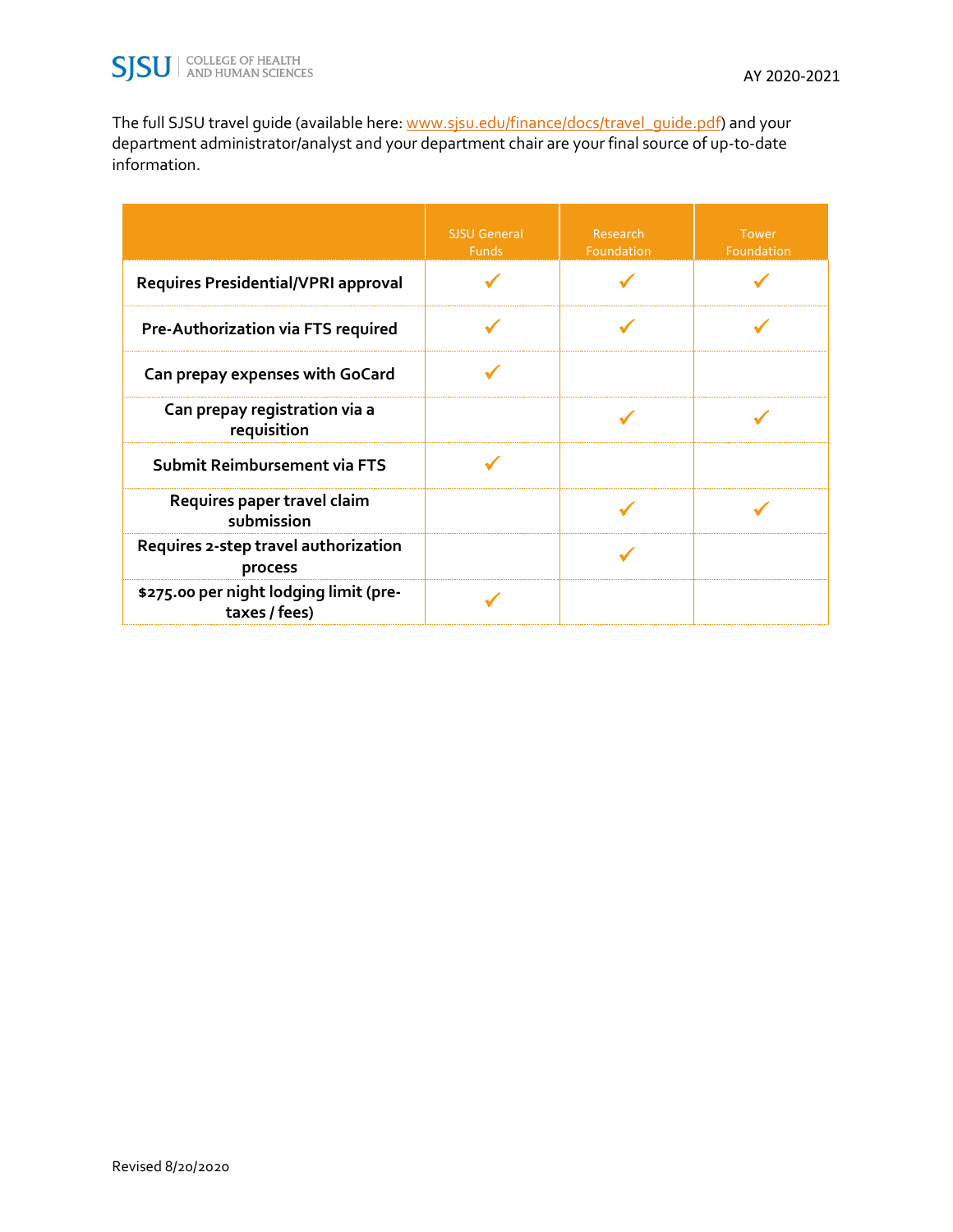# Before you go… Authorization for ACTUAL travel in FTS

To ensure a complete and successful travel reimbursement you must plan early. All faculty, staff, and students are required to obtain authorization to travel **prior** to the start of any business trip. Keep in the mind the following:

#### Information required

- **Estimates of travel expenses.** Include transportation, meals, registration, lodging. Keep in mind the following limits:
	- \$55 maximum reimbursement per full day for meals. If the conference provides meals, you will not receive reimbursement for meals outside of the conference.
	- \$275 is the limit per night (excluding taxes) for domestic lodging.
- **Travel itinerary.** Include dates when you will be off campus, but not attending the conference or work-related event.
- **Covering duties.** If you will be away on a duty day, indicated how teaching and other responsibilities (including service) will be covered.

#### Required Attachments

- **Conference / Workshop Back-Up**. This can be the brochure, agenda, preliminary/draft schedule.
- **Proof of presentation.** This may be an acceptance letter, copy of the conference program, or letter of invitation. If unavailable, provide information about the conference.

#### Restricted States

State funds may not be used to travel to states with discriminatory laws. Currently this includes Alabama, Idaho, Iowa, Kansas, Kentucky, Mississippi, North Carolina, Oklahoma, South Carolina, South Dakota, Tennessee, Texas.(see current list on the State of California Department of Justice site: [https://oag.ca.gov/ab1887\)](https://oag.ca.gov/ab1887)

#### Key Points

**Economy Class Fares.** Before your purchase

your tickets, know that SJSU's travel guide indicates that "Transportation by scheduled airlines shall be allowed at the lowest fare available at the time of booking." For some airlines, that may be a stripped down fare that does not include assigned seats or carry-on baggage. If a traveler has a business reason for purchasing other than the lowest fare available, that reason should be noted in the *FTS reimbursement document* in the "Additional Trip Details" field.

- **Use of private car**. If you will be requesting reimbursement for mileage for travel to the airport from home or work, you must have the **[authorization form](http://www.documents.dgs.ca.gov/dgs/fmc/pdf/std261.pdf)** completed BEFORE you travel.
- $\Box$  If you rent a car and want the extra insurance paid for by SJSU, you must rent through Fell Travel

#### International Travel

- As of August 18, 2020 all international travel approval is suspended.
- Travelers may be asked to self-quarantine for 14 days following return to the area.
- $\bullet$  International travel authorization must reach the President's office at least 30 days in advance of the departure.
- $\supset$  Submission 45 days before the trip is recommended for countries not deemed high hazard; 60 days is required for those countries that are considered [high hazard](http://www.sjsu.edu/finance/docs/CSURMA_HighHazardList_2018-19.pdf)  [by the CSU](http://www.sjsu.edu/finance/docs/CSURMA_HighHazardList_2018-19.pdf) or by the **State Department**.
- **Passing through a high hazard area (i.e.,** some states in Mexico) on the way to a nonhigh hazard location will require a High [Hazard Travel Approval Form.](https://csyou.calstate.edu/Tools/high-hazard-travel/Pages/default.aspx)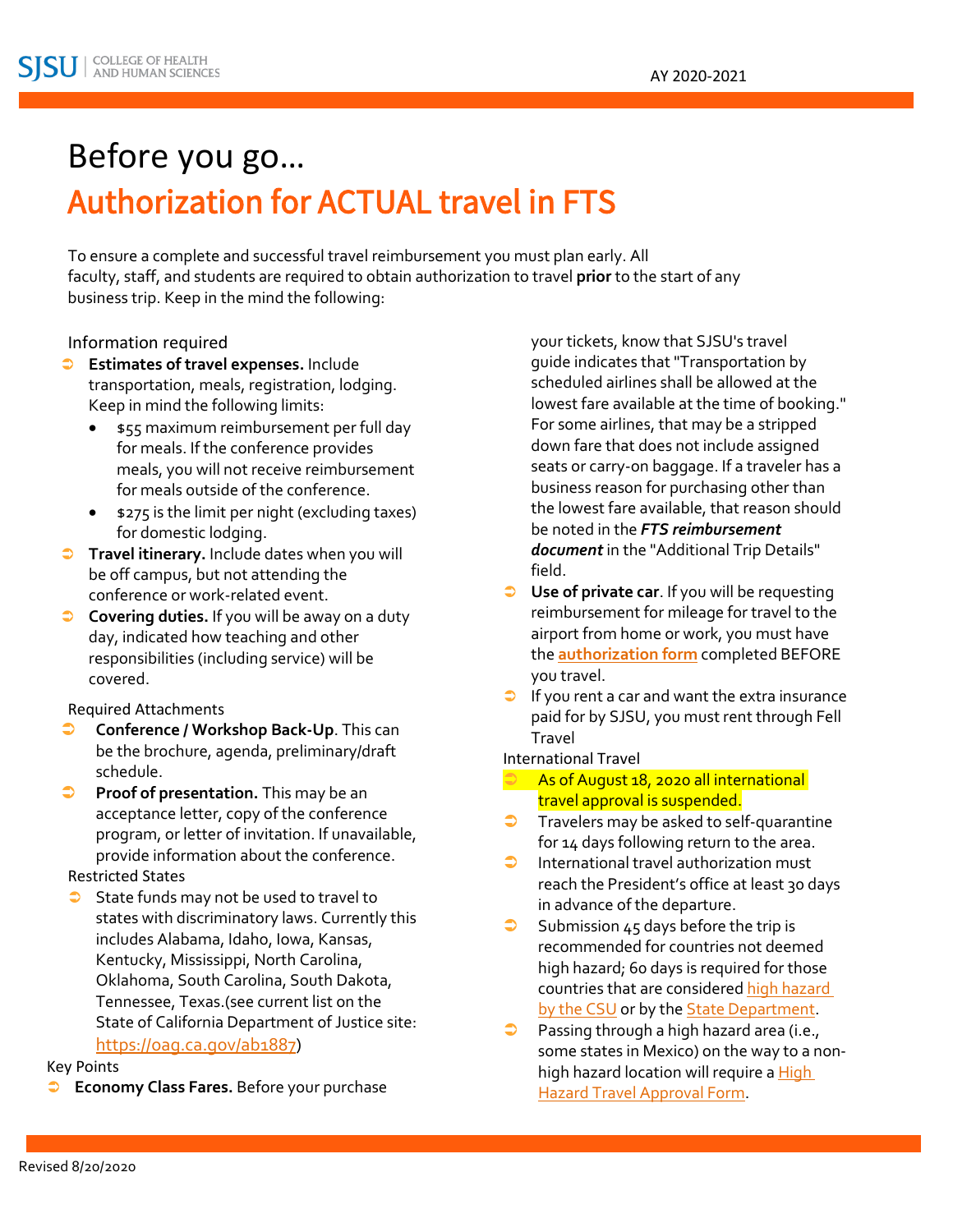# When you return... Travel Reimbursement

If you have planned ahead, there should be no surprises when you submit your travel reimbursement. Keep in the mind the following:

- $\bullet$  Travel reimbursements should be submitted through FTS within 30 days of return.
- **Travel using University funds cannot be** reimbursed across fiscal years. If you travel during AY 2020-2021, you must submit all travel reimbursement requests by June 1, 2021. (Please consult your admin for potential differences in deadlines depending on funding)

### Information required

 **Your travel authorization or TripID number.** Once you have an approved Travel Authorization, a Travel Reimbursement will be automatically generated in FTS for you. Use the Travel Reimbursement corresponding to the Travel Authorization number.

Required Attachments

- **D** Documents submitted with the authorization in FTS will automatically attached to the travel reimbursement request.
- **Original Receipts.** Receipts are not required for purchases less than \$75. However, for flight, transportation, and registration, itemized receipts are needed.
- **Proof of purchase.** If the payment method is ambiguous or lost include a copy of your bank statement as proof of payment.
- **Proof of presentation.** If not included in the travel authorization, include now.
- **Proof of mileage.** If claiming mileage include a map (e.g.MapQuest, Google Map), with the start/end points and miles traveled. Remember to include the round trip mileage. Include airfare quote if you drove to your

### Key Points

- $\supset$  On the reimbursement form, only indicate "Paid by SJSU" if it has already been charged to a University GoCard.
- **■** Use notes area to explain business expense or unusual circumstances.
- $\bullet$  Maximum reimbursement for meals is \$55 per day.
- **T** Tower Foundation DOES require receipts for all expenditures.
- Research Foundation allows you to request per diem or submit specific expenditures.
- If you are sharing a hotel room, make sure that your name is on the invoice for all days that you stayed. Make sure you pay separately and have separate receipts for your stay.
- $\Box$  If you rent a car, you can submit the rental and gas receipts for reimbursement.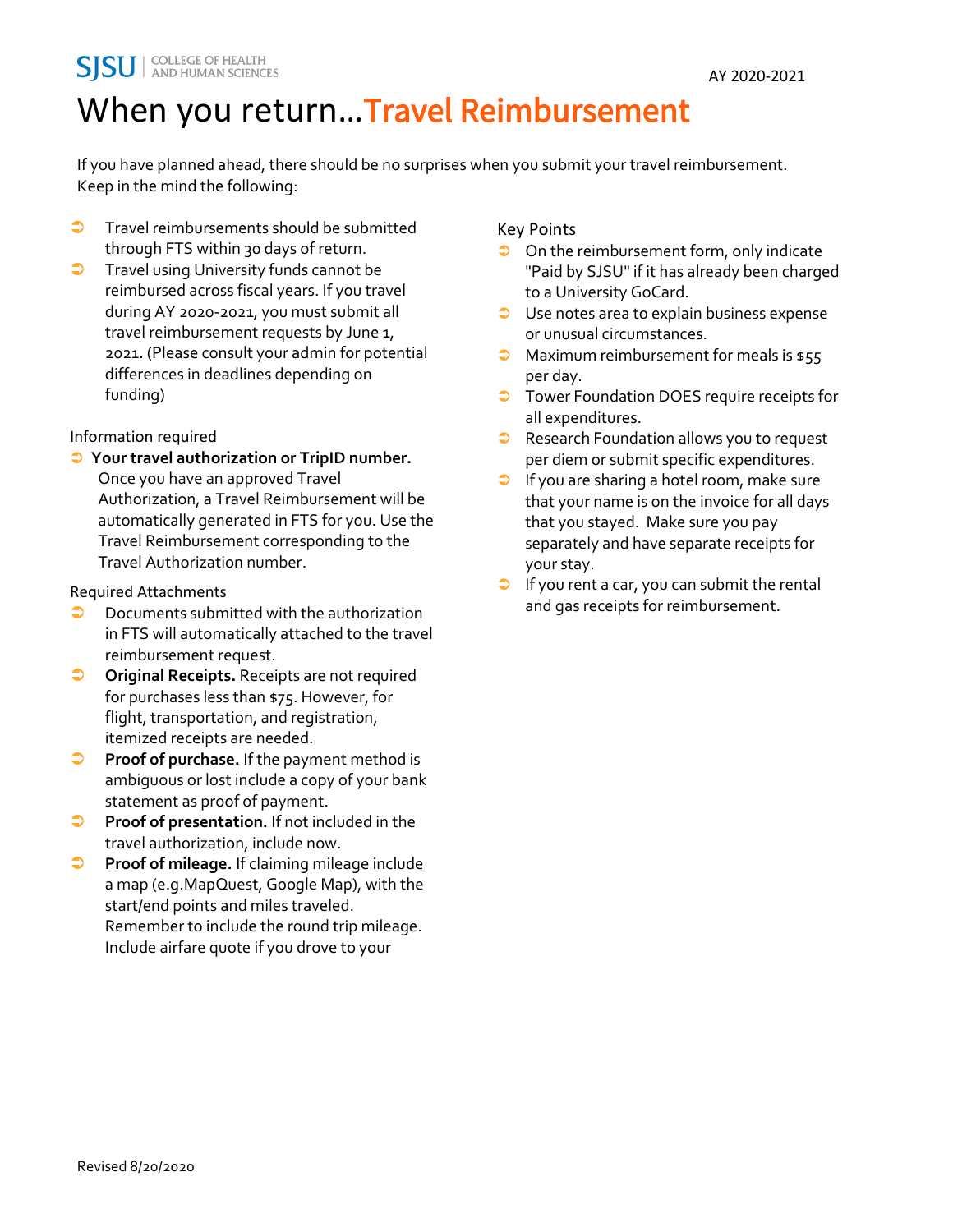## Exceptions/Special Cases

#### Research Foundation

- If you pay for student's or colleague's meals please submit their names along with receipts. List as a business expense and add a note on the claim.
- Rental collision insurance can be reimbursed without reserving through Fell Travel.
- $\bullet$  Airline tickets, conference registration, and lodging are typically reimbursed after. I may be possible to arrange for an advance, with consultation of the Sponsored Programs Manager.

#### Student Travel

SJSU students must follow all the same policies and guidelines as SJSU employees. It is the responsibility of faculty and staff to ensure that they are aware of these policies and guidelines.

All students traveling as representatives of SJSU must complete a travel authorization. This is true whether or not they have travel funding from SJSU, and provides them protection related to risk management. Students who are not SJSU employees do not have access to FTS and therefore must complete a paper version of the *[Travel Approval Request.](http://www.sjsu.edu/finance/docs/travel_approval.pdf)* 

### Quick Links

#### Travel Authorization: FTS

**The Financial Transaction Services [\(FTS\)](http://one.sjsu.edu/) online system (also at one.sjsu.edu).** 

- *OFTS Travel Authorization [tutorial](http://www.sjsu.edu/finance/docs/tut_fts_travel_authorization.pdf)*
- **The Research Foundation travel authorization is a separate process. See RF travel page:** [https://www.sjsu.edu/researchfoundation/resources/travel/index.php.](https://www.sjsu.edu/researchfoundation/resources/travel/index.php) The RF travel approval requires first obtaining documentation of approval through FTS form. See the Research Foundation Travel Approval and Expense Guide and the Approval of Travel Form: <https://www.sjsu.edu/researchfoundation/docs/Request-for-Approval-of-Travel-Form.pdf>

#### Travel Reimbursement

**SJSU/CSU funded FTS Travel Reimbursemen[t tutorial](http://www.sjsu.edu/finance/docs/tut_fts_travel_reimbursement.pdf)** 

PResearch Foundation reimbursement[: https://www.sjsu.edu/researchfoundation/docs/Travel-Expense-](https://www.sjsu.edu/researchfoundation/docs/Travel-Expense-Claim-Form.pdf)[Claim-Form.pdf](https://www.sjsu.edu/researchfoundation/docs/Travel-Expense-Claim-Form.pdf)

**OTower Foundation reimbursemen[t form.](http://www.sjsu.edu/towerfoundation/docs/travel-expense-claim-fillable.pdf)** 

#### Travel Guides/Policy

If you have a question regarding an allowable expense or want to know the policy on specific aspects of travel, the following guides will help you answer your questions.

- **CHHS Travel Policy**
- **[SJSU Travel Guide](http://www.sjsu.edu/finance/docs/travel_guide.pdf)**
- **Research Foundation Travel Policy**
- **J** [Tower Foundation Policy](http://www.sjsu.edu/towerfoundation/docs/travel-policy.pdf)

#### Other Useful Links

[Fell Travel: SJSU Reservation Online Form \(](http://www.felltravel.com/forms/sjs)official SJSU travel agency)

[Per Diem rate-](http://www.gsa.gov/portal/content/104877?utm_source=OGP&utm_medium=print-radio&utm_term=perdiem&utm_campaign=shortcuts)for travel within continental U.S.

[Per Diem rate-](http://www.defensetravel.dod.mil/site/perdiemCalc.cfm) for travel outside continental U.S. i.e. Alaska, Hawaii, US Possessions and Territories [Per Diem rate-f](https://aoprals.state.gov/web920/per_diem.asp)or foreign travel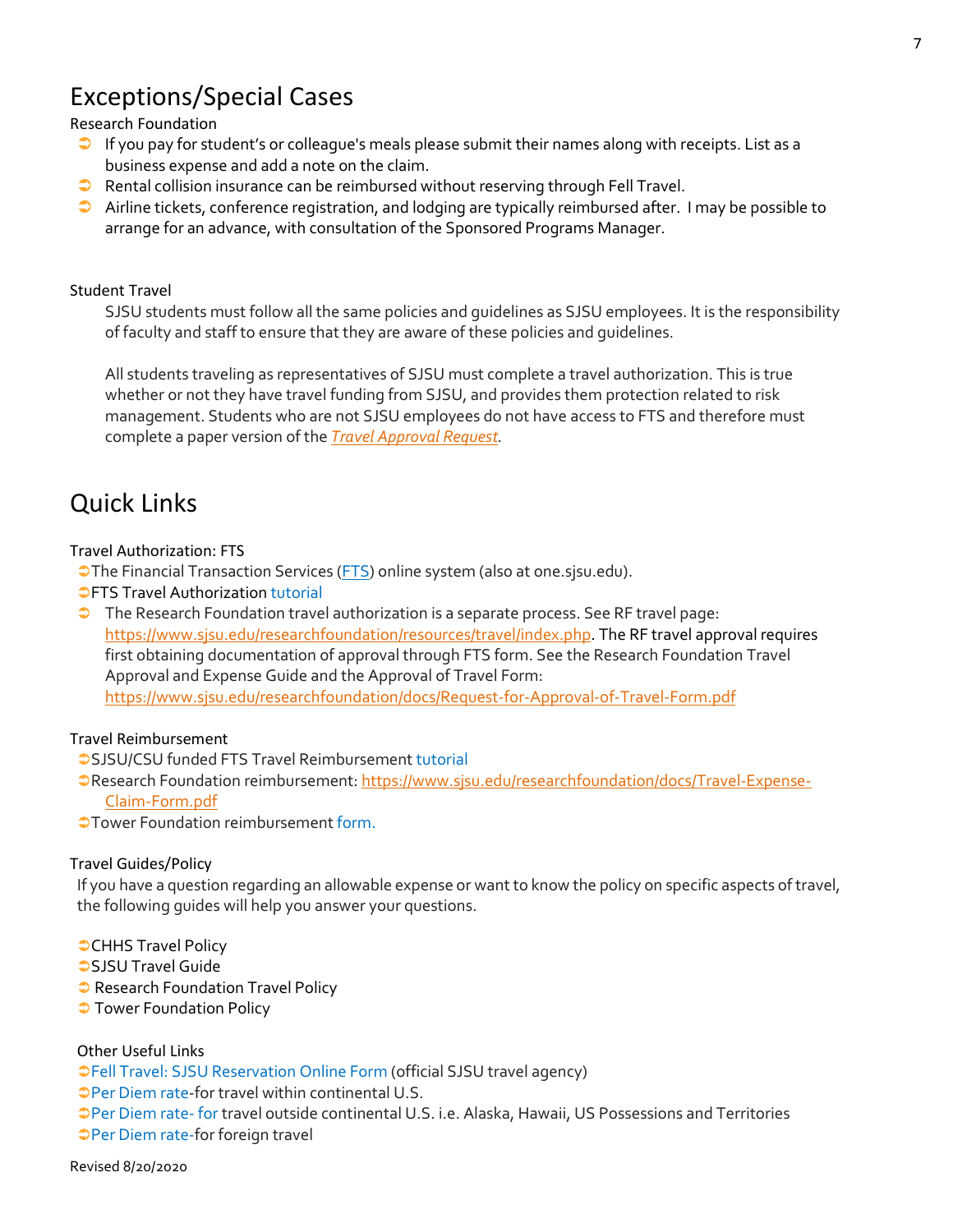## How to create a travel authorization in FTS





|                                      | <b>Header Information</b>                                    |                       |
|--------------------------------------|--------------------------------------------------------------|-----------------------|
|                                      | Note: Fields preceded by asterisks indicate required fields. | <b>DEPT ID</b>        |
| <b>Status</b>                        | <b>New</b>                                                   | <b>AUD</b>            |
| <b>Trip Number</b>                   | <b>NEW</b>                                                   | Dean's Office         |
| <b>Requestor Name</b>                | Your name will appear here                                   | <b>HTEM</b>           |
| <b>Requestor Phone</b>               | Your SJSU phone # will appear here                           |                       |
| <b>Requestor Email</b>               | Your SJSU email will appear here                             | <b>KIN</b>            |
| * Traveler Home DeptID               | <b>INSERT YOUR DEPT ID HERE</b>                              | <b>NURS</b>           |
|                                      | Note: Approval is based on traveler's DeptID.                | <b>NUFSP</b>          |
| * Traveler Name                      | Your name                                                    | <b>OT</b>             |
| Employee ID Number                   | Your SJSU ID                                                 | PH&R                  |
| * Traveler's University Affiliation  |                                                              | <b>SW</b>             |
| ○ Faculty ○ Staff ○ Student Employee |                                                              | <b>Stdnt Succ Ctr</b> |
| <b>SELECT "Faculty" HERE</b>         |                                                              |                       |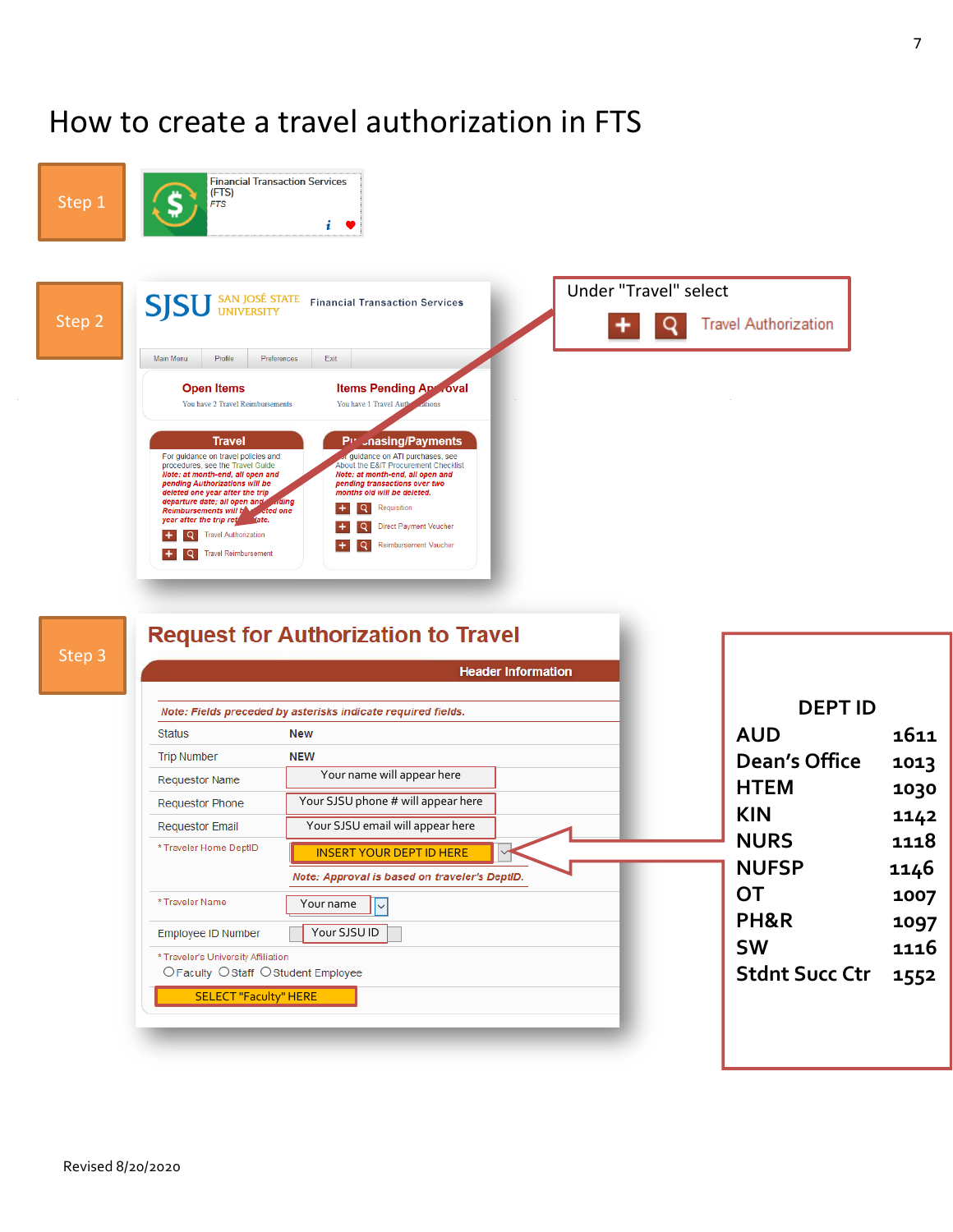

Revised 8/20/2020